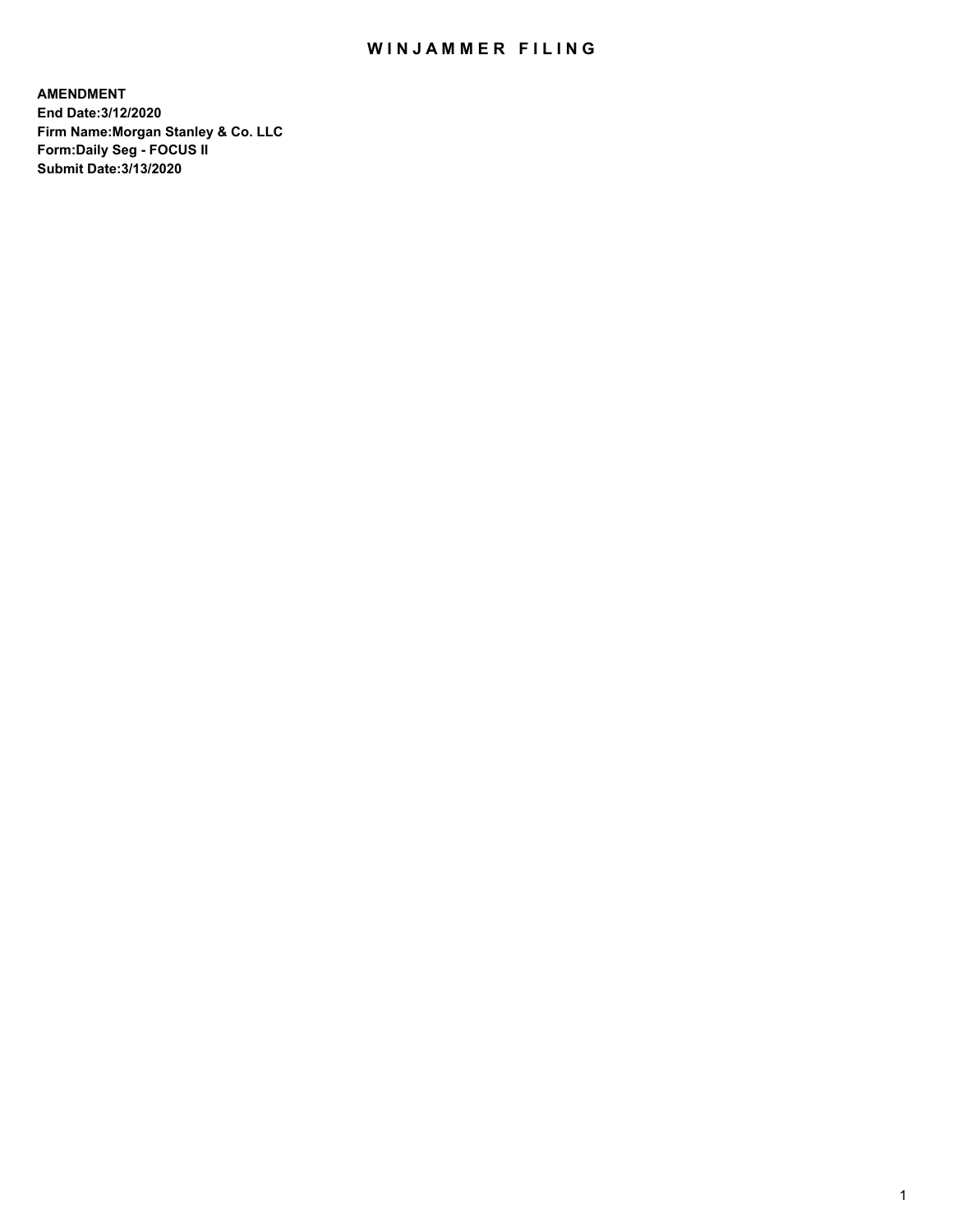**AMENDMENT End Date:3/12/2020 Firm Name:Morgan Stanley & Co. LLC Form:Daily Seg - FOCUS II Submit Date:3/13/2020 Daily Segregation - Cover Page**

| $-99.99$ and $-99.91$                                                                                                                                                                                                                                                                                                          |                                                         |
|--------------------------------------------------------------------------------------------------------------------------------------------------------------------------------------------------------------------------------------------------------------------------------------------------------------------------------|---------------------------------------------------------|
| Name of Company                                                                                                                                                                                                                                                                                                                | <b>Morgan Stanley &amp; Co. LLC</b>                     |
| <b>Contact Name</b>                                                                                                                                                                                                                                                                                                            | <b>Ikram Shah</b>                                       |
| <b>Contact Phone Number</b>                                                                                                                                                                                                                                                                                                    | 212-276-0963                                            |
| <b>Contact Email Address</b>                                                                                                                                                                                                                                                                                                   | Ikram.shah@morganstanley.com                            |
| FCM's Customer Segregated Funds Residual Interest Target (choose one):<br>a. Minimum dollar amount: ; or<br>b. Minimum percentage of customer segregated funds required:% ; or<br>c. Dollar amount range between: and; or<br>d. Percentage range of customer segregated funds required between:% and%.                         | 235,000,000<br><u>0</u><br>00<br>00                     |
| FCM's Customer Secured Amount Funds Residual Interest Target (choose one):<br>a. Minimum dollar amount: ; or<br>b. Minimum percentage of customer secured funds required:%; or<br>c. Dollar amount range between: and; or<br>d. Percentage range of customer secured funds required between: % and %.                          | 140,000,000<br><u>0</u><br><u>0 0</u><br>0 <sub>0</sub> |
| FCM's Cleared Swaps Customer Collateral Residual Interest Target (choose one):<br>a. Minimum dollar amount: ; or<br>b. Minimum percentage of cleared swaps customer collateral required:% ; or<br>c. Dollar amount range between: and; or<br>d. Percentage range of cleared swaps customer collateral required between:% and%. | 92,000,000<br><u>0</u><br><u>00</u><br>0 <sub>0</sub>   |

Attach supporting documents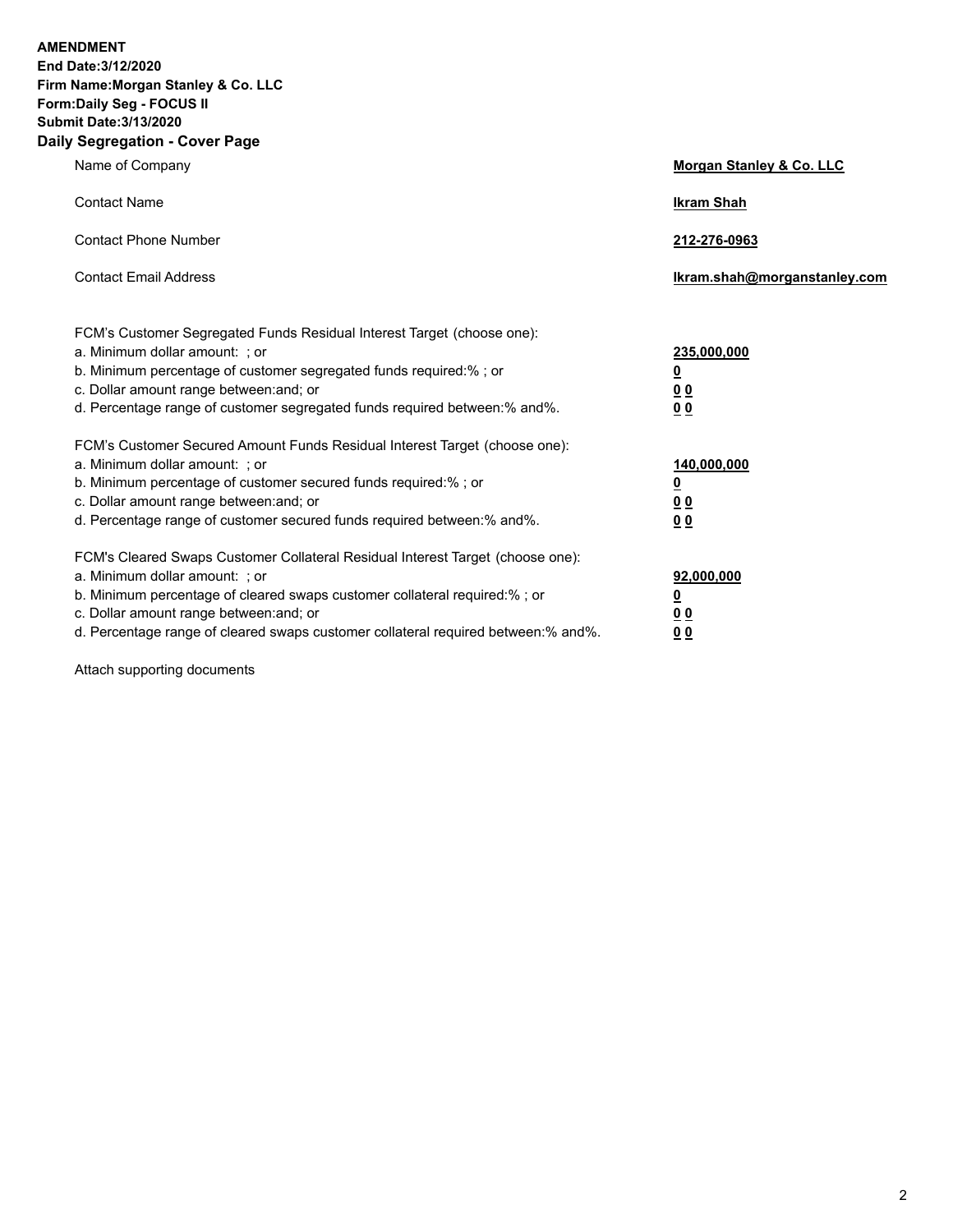|     | <b>AMENDMENT</b><br>End Date: 3/12/2020<br>Firm Name: Morgan Stanley & Co. LLC<br>Form: Daily Seg - FOCUS II<br><b>Submit Date: 3/13/2020</b><br><b>Daily Segregation - Secured Amounts</b> |                                                         |
|-----|---------------------------------------------------------------------------------------------------------------------------------------------------------------------------------------------|---------------------------------------------------------|
|     | Foreign Futures and Foreign Options Secured Amounts<br>Amount required to be set aside pursuant to law, rule or regulation of a foreign                                                     | $0$ [7305]                                              |
| 1.  | government or a rule of a self-regulatory organization authorized thereunder                                                                                                                |                                                         |
|     | Net ledger balance - Foreign Futures and Foreign Option Trading - All Customers<br>A. Cash                                                                                                  | 5,798,632,043 [7315]                                    |
| 2.  | B. Securities (at market)<br>Net unrealized profit (loss) in open futures contracts traded on a foreign board of trade                                                                      | 2,105,546,845 [7317]<br>-2,602,953,673 [7325]           |
| 3.  | Exchange traded options                                                                                                                                                                     |                                                         |
|     | a. Market value of open option contracts purchased on a foreign board of trade                                                                                                              | 11,970,562 [7335]                                       |
|     | b. Market value of open contracts granted (sold) on a foreign board of trade                                                                                                                | -13,043,326 [7337]                                      |
| 4.  | Net equity (deficit) (add lines 1. 2. and 3.)                                                                                                                                               | 5,300,152,451 [7345]                                    |
| 5.  | Account liquidating to a deficit and account with a debit balances - gross amount<br>Less: amount offset by customer owned securities                                                       | 1,019,767,060 [7351]<br>-714,299,316 [7352] 305,467,744 |
|     |                                                                                                                                                                                             | [7354]                                                  |
| 6.  | Amount required to be set aside as the secured amount - Net Liquidating Equity<br>Method (add lines 4 and 5)                                                                                | 5,605,620,195 [7355]                                    |
| 7.  | Greater of amount required to be set aside pursuant to foreign jurisdiction (above) or line<br>6.                                                                                           | 5,605,620,195 [7360]                                    |
| 1.  | FUNDS DEPOSITED IN SEPARATE REGULATION 30.7 ACCOUNTS<br>Cash in banks                                                                                                                       |                                                         |
|     | A. Banks located in the United States                                                                                                                                                       | 1,282,832,206 [7500]                                    |
|     | B. Other banks qualified under Regulation 30.7                                                                                                                                              | 656,537,545 [7520] 1,939,369,751<br>[7530]              |
| 2.  | Securities                                                                                                                                                                                  |                                                         |
|     | A. In safekeeping with banks located in the United States                                                                                                                                   | 505,262,331 [7540]                                      |
| 3.  | B. In safekeeping with other banks qualified under Regulation 30.7<br>Equities with registered futures commission merchants                                                                 | 0 [7560] 505,262,331 [7570]                             |
|     | A. Cash<br><b>B.</b> Securities                                                                                                                                                             | 15,687,255 [7580]<br>$0$ [7590]                         |
|     | C. Unrealized gain (loss) on open futures contracts                                                                                                                                         | -1,277,537 [7600]                                       |
|     | D. Value of long option contracts                                                                                                                                                           | $0$ [7610]                                              |
|     | E. Value of short option contracts                                                                                                                                                          | 0 [7615] 14,409,718 [7620]                              |
| 4.  | Amounts held by clearing organizations of foreign boards of trade                                                                                                                           |                                                         |
|     | A. Cash                                                                                                                                                                                     | $0$ [7640]                                              |
|     | <b>B.</b> Securities                                                                                                                                                                        | $0$ [7650]                                              |
|     | C. Amount due to (from) clearing organization - daily variation<br>D. Value of long option contracts                                                                                        | $0$ [7660]<br>$0$ [7670]                                |
|     | E. Value of short option contracts                                                                                                                                                          | 0 [7675] 0 [7680]                                       |
| 5.  | Amounts held by members of foreign boards of trade                                                                                                                                          |                                                         |
|     | A. Cash                                                                                                                                                                                     | 4,558,640,802 [7700]                                    |
|     | <b>B.</b> Securities                                                                                                                                                                        | 1,600,284,514 [7710]                                    |
|     | C. Unrealized gain (loss) on open futures contracts                                                                                                                                         | -2,601,676,136 [7720]                                   |
|     | D. Value of long option contracts                                                                                                                                                           | 11,970,562 [7730]                                       |
|     | E. Value of short option contracts                                                                                                                                                          | -13,043,326 [7735] 3,556,176,416<br>[7740]              |
| 6.  | Amounts with other depositories designated by a foreign board of trade                                                                                                                      | $0$ [7760]                                              |
| 7.  | Segregated funds on hand                                                                                                                                                                    | $0$ [7765]                                              |
| 8.  | Total funds in separate section 30.7 accounts                                                                                                                                               | 6,015,218,216 [7770]                                    |
| 9.  | Excess (deficiency) Set Aside for Secured Amount (subtract line 7 Secured Statement<br>Page 1 from Line 8)                                                                                  | 409,598,021 [7380]                                      |
| 10. | Management Target Amount for Excess funds in separate section 30.7 accounts                                                                                                                 | 140,000,000 [7780]                                      |
| 11. | Excess (deficiency) funds in separate 30.7 accounts over (under) Management Target                                                                                                          | 269,598,021 [7785]                                      |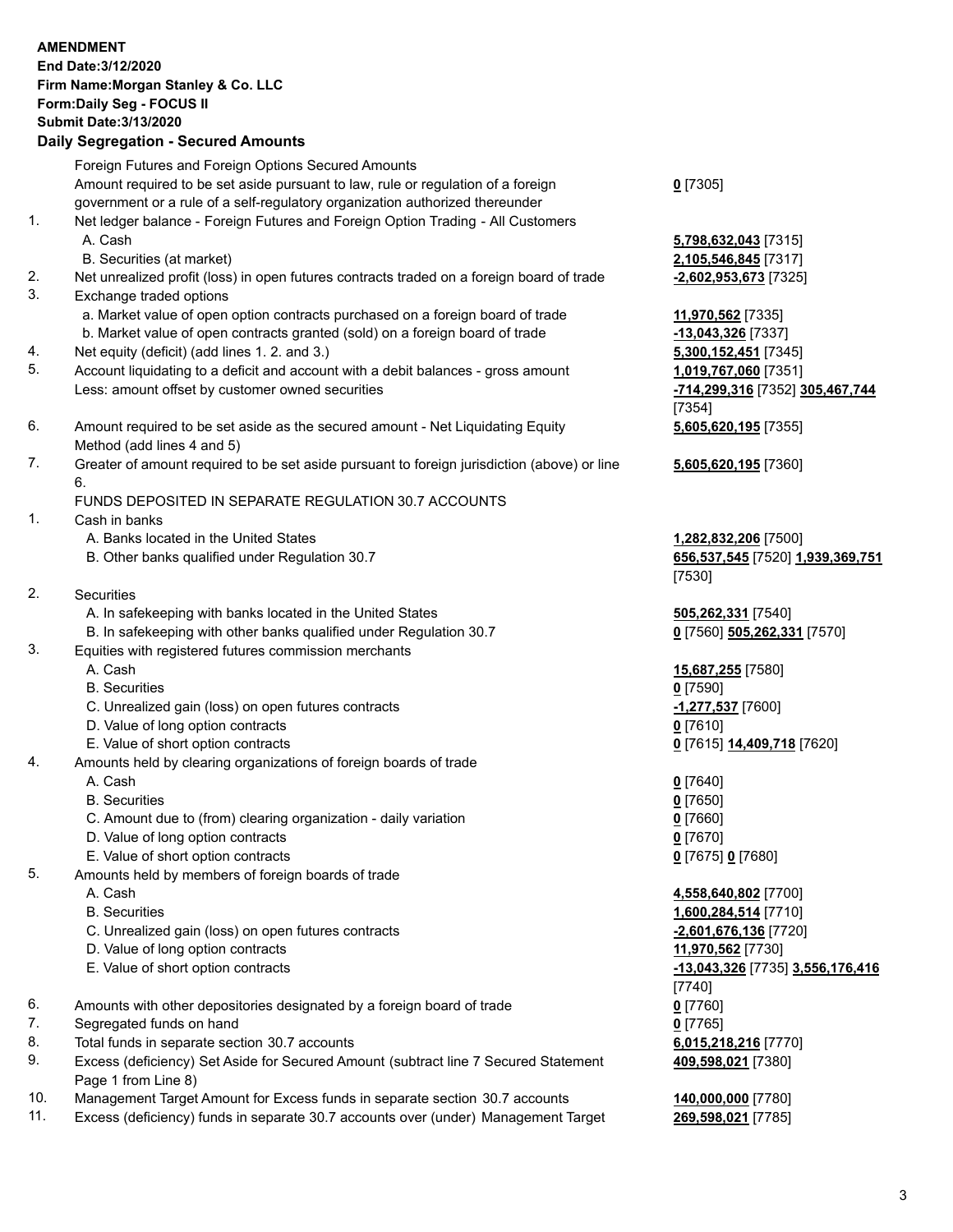|     | <b>AMENDMENT</b>                                                                               |                         |
|-----|------------------------------------------------------------------------------------------------|-------------------------|
|     | End Date: 3/12/2020                                                                            |                         |
|     | Firm Name: Morgan Stanley & Co. LLC                                                            |                         |
|     | Form: Daily Seg - FOCUS II                                                                     |                         |
|     | <b>Submit Date: 3/13/2020</b>                                                                  |                         |
|     | Daily Segregation - Segregation Statement                                                      |                         |
|     | SEGREGATION REQUIREMENTS(Section 4d(2) of the CEAct)                                           |                         |
| 1.  | Net ledger balance                                                                             |                         |
|     | A. Cash                                                                                        | 11,554,698,031 [7010]   |
|     | B. Securities (at market)                                                                      | 7,657,588,208 [7020]    |
| 2.  | Net unrealized profit (loss) in open futures contracts traded on a contract market             | -541,486,608 [7030]     |
| 3.  | Exchange traded options                                                                        |                         |
|     | A. Add market value of open option contracts purchased on a contract market                    | 1,132,458,720 [7032]    |
|     | B. Deduct market value of open option contracts granted (sold) on a contract market            | $-1,094,574,453$ [7033] |
| 4.  | Net equity (deficit) (add lines 1, 2 and 3)                                                    | 18,708,683,898 [7040]   |
| 5.  | Accounts liquidating to a deficit and accounts with                                            |                         |
|     | debit balances - gross amount                                                                  | 4,472,785,323 [7045]    |
|     | Less: amount offset by customer securities                                                     | $-2,510,489,609$ [7047] |
|     |                                                                                                | 1,962,295,714 [7050]    |
| 6.  | Amount required to be segregated (add lines 4 and 5)                                           | 20,670,979,612 [7060]   |
|     | FUNDS IN SEGREGATED ACCOUNTS                                                                   |                         |
| 7.  | Deposited in segregated funds bank accounts                                                    |                         |
|     | A. Cash                                                                                        | 2,790,723,860 [7070]    |
|     | B. Securities representing investments of customers' funds (at market)                         | $0$ [7080]              |
|     | C. Securities held for particular customers or option customers in lieu of cash (at<br>market) | 1,661,219,663 [7090]    |
| 8.  | Margins on deposit with derivatives clearing organizations of contract markets                 |                         |
|     | A. Cash                                                                                        | 11,643,575,557 [7100]   |
|     | B. Securities representing investments of customers' funds (at market)                         | $0$ [7110]              |
|     | C. Securities held for particular customers or option customers in lieu of cash (at            | 5,996,368,545 [7120]    |
|     | market)                                                                                        |                         |
| 9.  | Net settlement from (to) derivatives clearing organizations of contract markets                | -915,987,787 [7130]     |
| 10. | Exchange traded options                                                                        |                         |
|     | A. Value of open long option contracts                                                         | 1,132,458,720 [7132]    |
|     | B. Value of open short option contracts                                                        | $-1,094,574,453$ [7133] |
| 11. | Net equities with other FCMs                                                                   |                         |
|     | A. Net liquidating equity                                                                      | 9,539,029 [7140]        |
|     | B. Securities representing investments of customers' funds (at market)                         | $0$ [7160]              |
|     | C. Securities held for particular customers or option customers in lieu of cash (at            | $0$ [7170]              |
|     | market)                                                                                        |                         |
| 12. | Segregated funds on hand                                                                       | $0$ [7150]              |
| 13. | Total amount in segregation (add lines 7 through 12)                                           | 21,223,323,134 [7180]   |
| 14. | Excess (deficiency) funds in segregation (subtract line 6 from line 13)                        | 552,343,522 [7190]      |

- 
- 15. Management Target Amount for Excess funds in segregation<br>16. Excess (deficiency) funds in segregation over (under) Management Target Amount 317,343,522 [7198] Excess (deficiency) funds in segregation over (under) Management Target Amount Excess

**317,343,522** [7198]